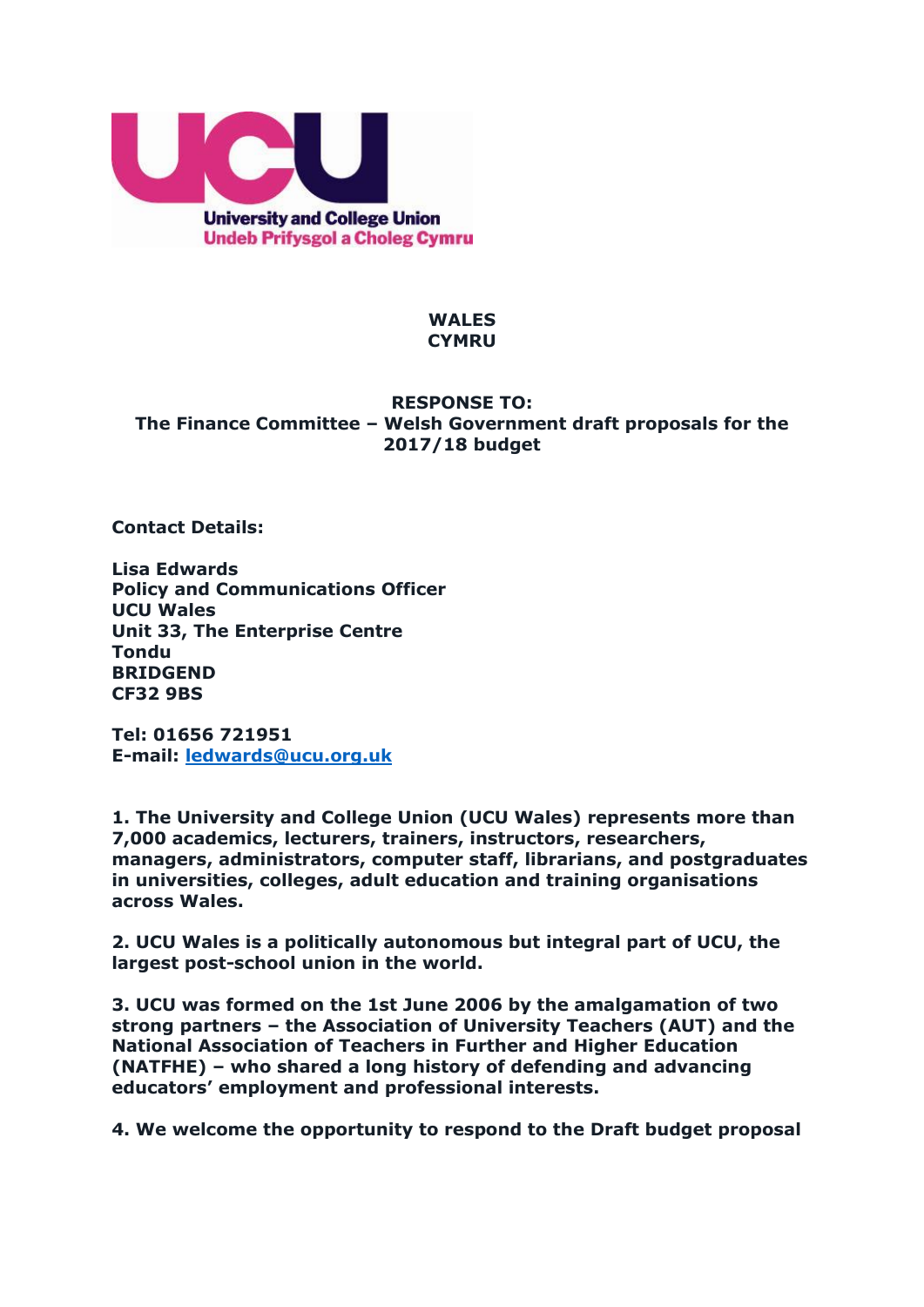# **Consultation questions**

#### **1. What, in your opinion, has been the impact of the Welsh Government's 2016-17 budget?**

Although we welcomed the protection of post 16 sector budgets from cash reductions in 2016-17, the impact of previous Welsh Government budget decisions outweighed the advantages of this reprieve. Further education colleges are still tackling ways to provide a quality learning experience on ever decreasing financial resources. Many adult education courses remain closed and colleges are still seeking voluntary redundancies amongst their staff; albeit not at the same level as experienced in the previous year.

Further, it is being reported to us this year, that increasing pressure on finances has seen a reduction in lower level courses such as entry level and level 1. A consequence of this is that young people who do not have the prerequisite skills for a level 2 course are being turned away from the vocational areas that interest them and directed towards basic skills courses. Whilst it is quite right to offer opportunities to improve skills; for many of these young people, it is a barrier to them. They are barred from entering a vocational area that interests and a course that may well stimulate their enthusiasm for learning and provide them with a route to the next level. Our concern is that young people such as this, risk becoming NEET.

An alternative way for some colleges to keep lower level courses economically viable, appears to be to combine both level 1 and 2; basically teaching the two courses at the same time. Students are expected to learn the L1 skills in the first term and then move onto L2. This raises concerns for us as it will rush less able students through a course and will inevitably reduce the quality of experience for students; the worth of the qualification; and the standards that employers require.

Therefore the intention to protect 14- 19 full time provision, is being hindered by the unintended consequences of previous budget decisions, particularly for those young people who choose to leave school at 16, hoping to continue their studies at a further education institution.

# **2. What expectations do you have of the 2017-18 draft budget proposals?**

We would like to see the FE sector viewed with the same level of importance as schools and universities. The current organisation of government portfolios, does not naturally support this point of view. Excluding 'further education' from 'Education' has resulted in the sector's finances being squeezed. Over several years, money allocated to the FE sector has been greatly reduced; if we are to retain a robust alternative to sixth form provision; a route for those not wishing or able to go to university and a valuable vehicle for social mobility and improved health and wellbeing, it needs to be sufficiently resourced. Further education is equally vital to our education system. In particular we would like to see the allocation of substantial funding to ensure that the appropriate infrastructure will be in place to support decisions made as a result of publication of both the Hazelkorn Review and the forthcoming Diamond Review. In the best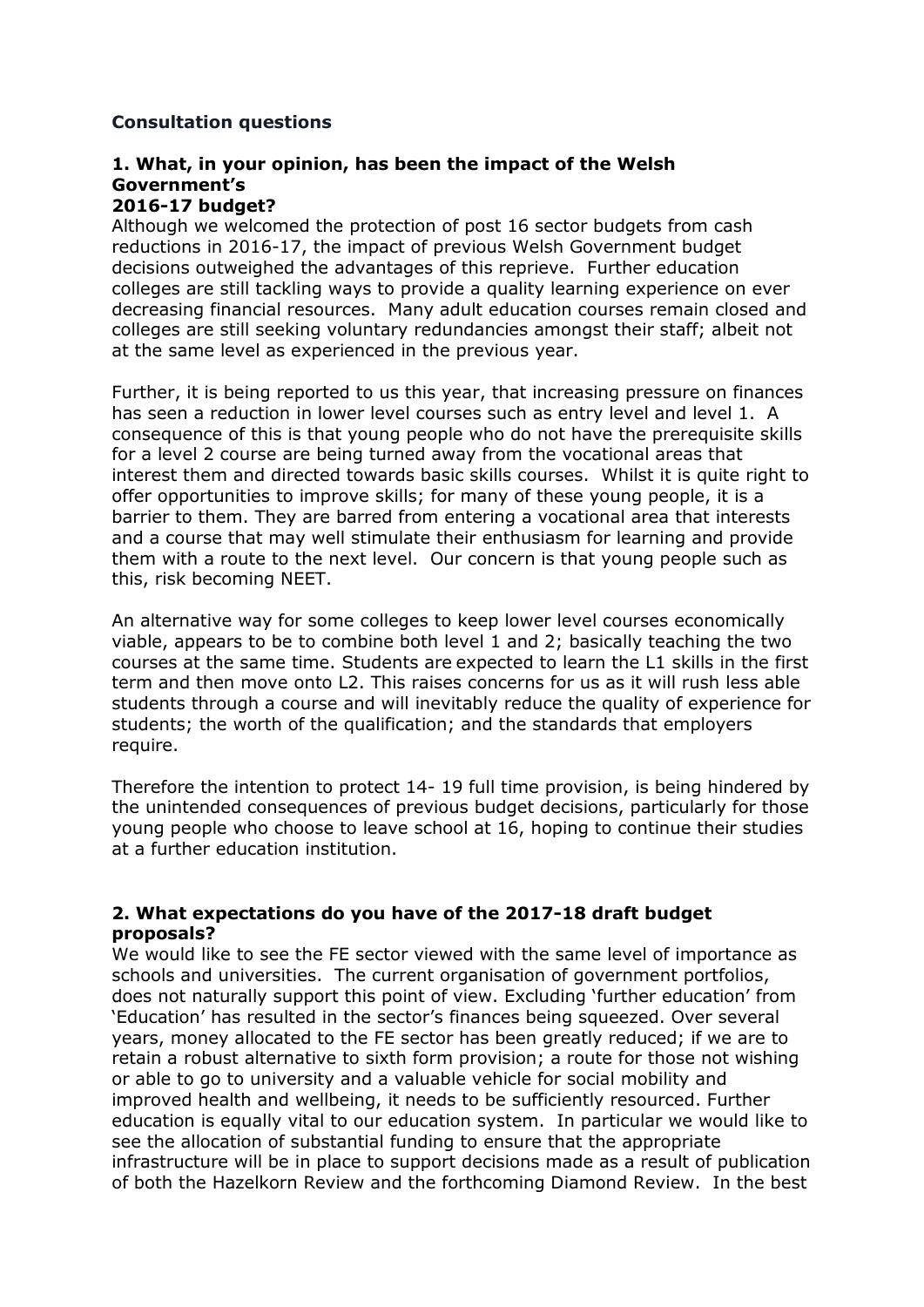interests of the young people of Wales, it is crucial that education providers of the future are supported by adequate and reliable funding, robust organisation and management, and a stable and motivated workforce.

#### **4. The Committee would like to focus on a number of specific areas in the scrutiny of the budget, do you have any specific comments on the areas identified below?**

**- Approach to preventative spending and how is this represented in resource allocation (Preventative spending = spending which focuses on preventing problems and eases future demand on services by intervening early).**

**- Welsh Government policies to reduce poverty, mitigate welfare reform and prepare for an aging population.**

### **- Impact of the Welsh Government's legislative programme and whether its implementation is sufficiently resourced.**

Investment in post-16 learning opportunities for young people and adults, can improve life chances, assist in the eradication of child poverty, promote equality and social cohesion, improve mental and physical health and can also help to break down the barriers of prejudice and intolerance. The sector has a huge role to play in the provision of quality apprenticeships and in the reduction of those not in education or training, but only if provided with the appropriate levels of funding, needed to support such aims.

We would also like to suggest that the FE and HE sectors could be considered a vehicle for supporting some of the early intervention programmes implemented in schools. For example, providing educational services to engage wider family members will help to promote the benefits of education to all and thus develop a community wide understanding of the advantages learning. There is evidence to suggest that early intervention programmes receiving support from the wider community, have greater long term benefits than those that don't. Therefore, in terms of returns on investment, it would be prudent to ensure that further education colleges, in particular, receive adequate funding to provide a range of services for people of all ages, sending a clear message that education is for everyone and not just for children. Currently adults who did not achieve at school and may have disengaged, are finding themselves unable to access educational opportunities, compounding the belief that education is "not for the likes of me"; a message that is then likely to be passed to their children. With the inclusion of adult education as part of the remit of early intervention programmes now, it could help to reduce the need for costly intervention programmes in future. It is important that gains made at school are not lost at home.

With regard to preventative spending and tackling poverty, as already stated, we see post 16 education as having a vital role to play. It can improve lifelong opportunities to help lift families from poverty and promote social mobility and community cohesion; important factors in improving the health and wellbeing of the children and young people of Wales. With the projection that a quarter of the Welsh population will be over the age of 65 within 20 years, many of whom will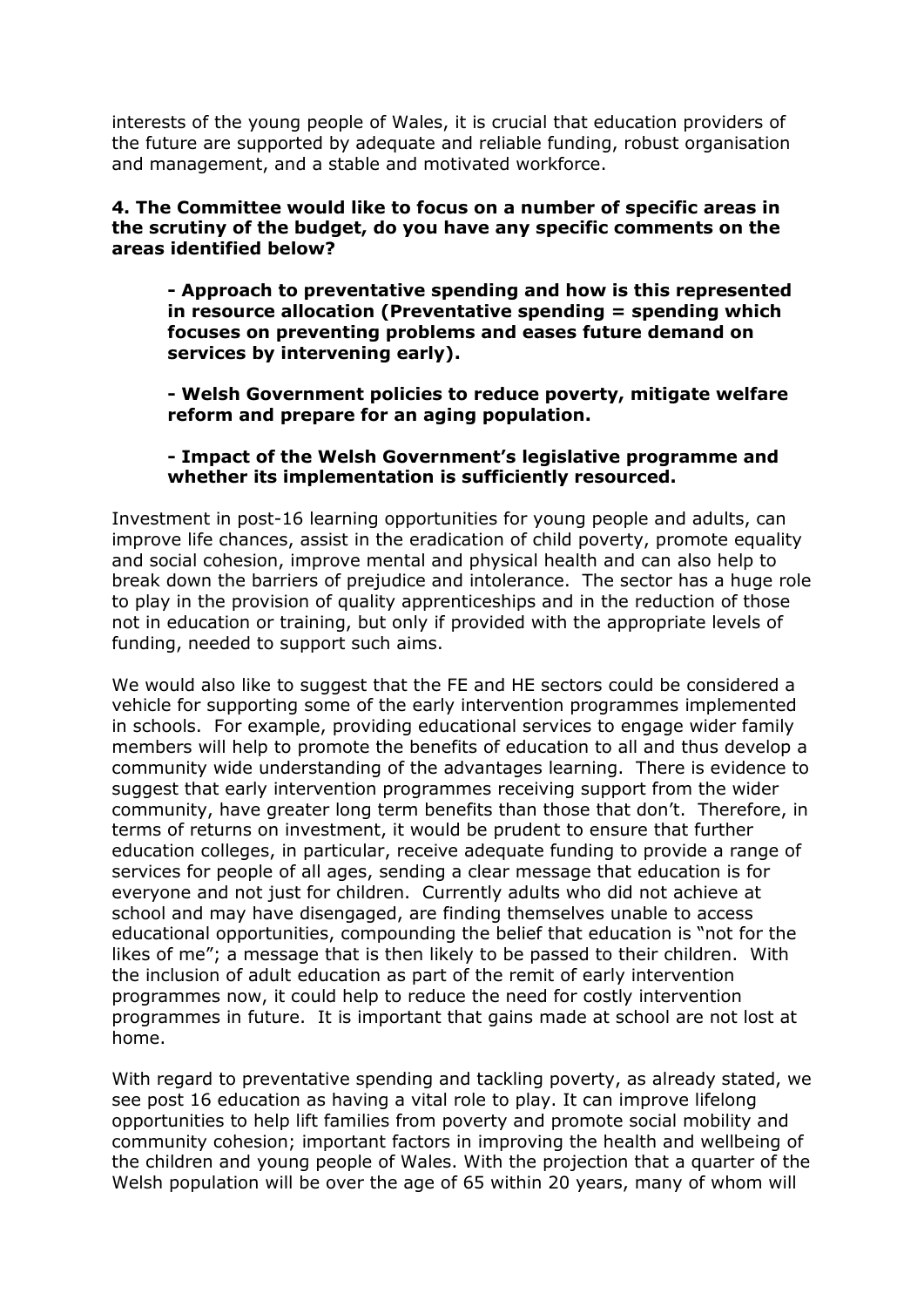still be working, we see an increased need for adult education in order for the workforce to remain flexible. Likewise access to courses in retirement would help to keep Welsh citizens mentally and physically active and could play an important role in helping to combat isolation and dementia. Adult further and higher education is an important factor in helping people to maintain control over their lives, which will in turn benefit the health and wellbeing of the whole family.

# **5. The previous Welsh Government have highlighted that the Draft budget 2017-18 will be aligned with national indicators for Wales.**

## **- What, if any, additional national and local indicators would you like to see as a means of supporting the shift towards a greater focus on preventative spending?**

## **- What, if any, additional national and local indicators would you like to see as a means of supporting the shift towards a greater focus on reduction or eradication of poverty?**

Whilst we do not have any suggestions for further indicators at this stage, we would like to draw attention to the contributions, as outlined above, that the post16 education sector make towards many of the existing indicators, in particular:

8. Percentage of adults with qualifications at the different levels of the National

18. Percentage of people living in households in income poverty relative to the UK median: measured for children, working age and those of pension age.

19. Percentage of people living in households in material deprivation.

20. Percentage of people moderately or very satisfied with their jobs.

21. Percentage of people in employment.

22. Percentage of people in education, employment or training, measured for different age groups.

29. Mean mental well-being score for people.

30. Percentage of people who are lonely.

35. Percentage of people attending or participating in arts, culture or heritage activities at least three times a year.

36. Percentage of people who speak Welsh daily and can speak more than just a few words of Welsh.